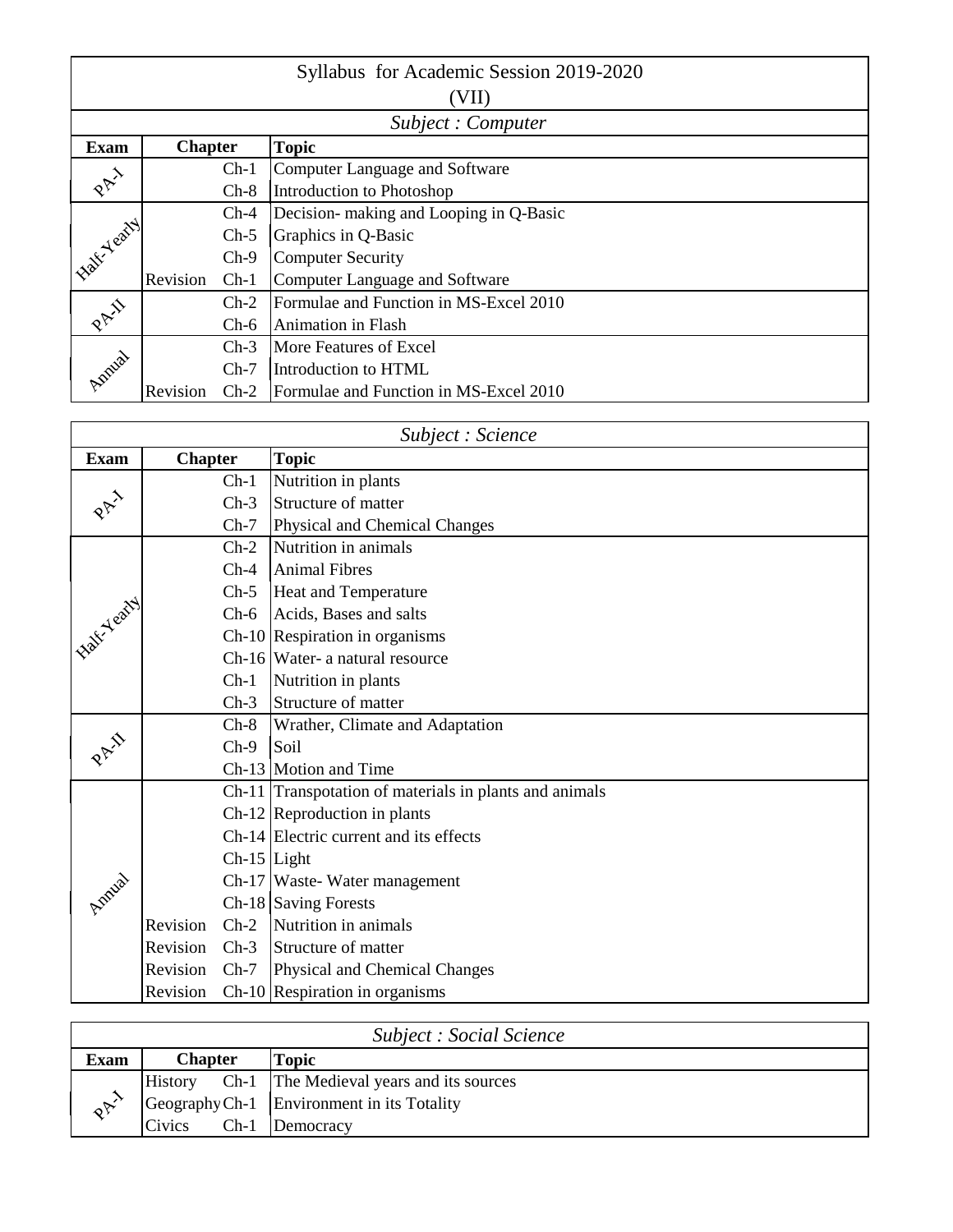|              | History        | $Ch-3$ | The Delhi sultanate                      |
|--------------|----------------|--------|------------------------------------------|
|              |                | $Ch-4$ | Creation of the Mughal Empire            |
|              |                | $Ch-5$ | Medieval Architecture: A symbol of power |
|              | Revision       | $Ch-1$ | The Medieval years and its sources       |
|              | Geography Ch-2 |        | Interior of the Earth                    |
| Island Learn |                | $Ch-3$ | <b>Volcanoes and Earthequakes</b>        |
|              |                | $Ch-4$ | The Air Around us                        |
|              |                | $Ch-5$ | Elements of weather and climate- part 1  |
|              |                | $Ch-6$ | Elements of weather and climate- part 11 |
|              | Civics         | $Ch-2$ | Representation of Democracy              |
|              |                | $Ch-3$ | <b>State Governmnet</b>                  |
|              |                | $Ch-4$ | Role of Government Healthcare            |
|              | Revision       | $Ch-1$ | Democracy                                |
|              | History        | $Ch-7$ | Changing Life of Tribal Communities      |
| PAI          | Geography Ch-7 |        | Hydrosphere                              |
|              | Civics         | $Ch-5$ | Role of media in Democracy               |
|              | <b>History</b> |        | Ch-8 Popular Religious Beliefs           |
|              |                | $Ch-9$ | The Flowering of Regional cultures       |
|              |                |        | $Ch-10$ Rise of independent kingdoms     |
|              | Revision       |        | Ch-4 Creation of the Mughal Empire       |
|              | Geography Ch-8 |        | Natural vegetation and wildlife          |
|              |                | $Ch-9$ | Human Environment                        |
| Amual        |                |        | Ch-10 Life in different climatic Regions |
|              | Revision       | $Ch-4$ | The Air Around us                        |
|              | Civics         | $Ch-6$ | Advertising                              |
|              |                | $Ch-7$ | Gender Prejudice                         |
|              |                | $Ch-8$ | Markets Around us                        |
|              | Revision       | $Ch-3$ | State Government                         |

|                     |                |        | Subject: Mathematics                               |
|---------------------|----------------|--------|----------------------------------------------------|
| <b>Exam</b>         | <b>Chapter</b> |        | <b>Topic</b>                                       |
|                     |                | $Ch-1$ | Integers                                           |
|                     |                | $Ch-2$ | <b>Fractions</b>                                   |
| 2 AV                |                | $Ch-3$ | Decimals                                           |
|                     |                | $Ch-7$ | <b>Simple Equations</b>                            |
|                     |                | $Ch-8$ | Lines and Angles                                   |
|                     |                |        | $Ch-19$ Symmetry                                   |
|                     |                | $Ch-9$ | <b>Parallel Lines</b>                              |
|                     |                |        | Ch-10 Triangle and its Properties                  |
| <b>HOLE NEWAYAI</b> |                |        | Ch-12 Comparing Quantities I- Ratio and Proportion |
|                     |                |        | Ch-18 Exponents and Powers                         |
|                     |                |        | Ch-20   Visualising Solid Shapes                   |
|                     | Revision       | $Ch-7$ | Simple Equations                                   |
| PAIL                |                |        | Ch-11 Congruence                                   |
|                     |                |        | Ch-17 Algebric Expressions                         |
|                     |                | $Ch-4$ | Data Handling-Mean, Median, and Mode               |
|                     |                | $Ch-5$ | Data Handling-Bar Graphs                           |
|                     |                | $Ch-6$ | Data Handling-Probability                          |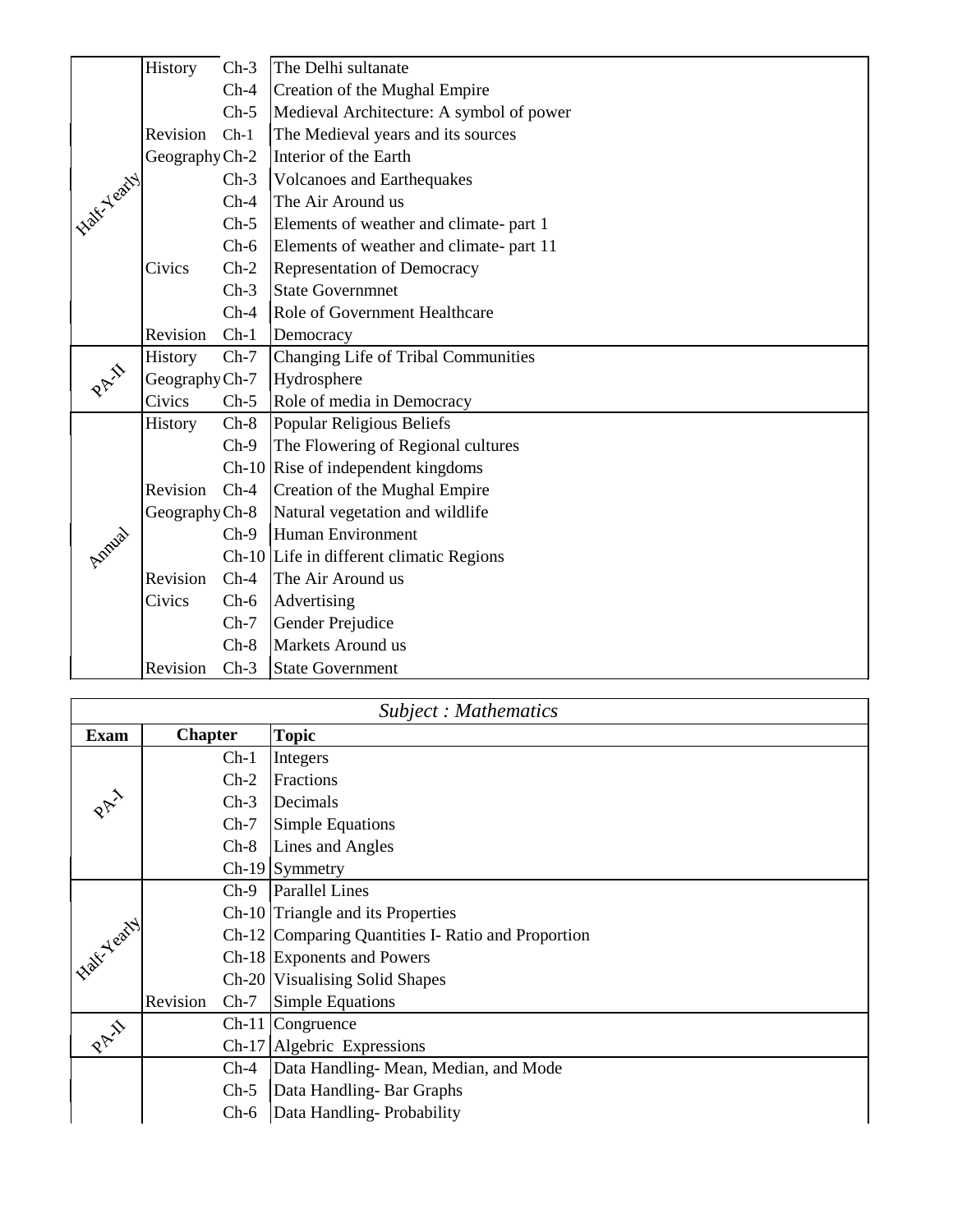|        |  | Ch-13 Comparing Quantities II- Percentage, Profit and Loss, Simple Interest |
|--------|--|-----------------------------------------------------------------------------|
| Annial |  | Ch-14 Rational Numbers                                                      |
|        |  | <b>Ch-15</b> Practical Geometry                                             |
|        |  | Ch-16 Perimeter and Area                                                    |
|        |  | Revision Ch-17 Algebraic Expressions                                        |

|                               | Subject : English |        |                                                                                  |  |
|-------------------------------|-------------------|--------|----------------------------------------------------------------------------------|--|
| <b>Exam</b>                   | <b>Chapter</b>    |        | <b>Topic</b>                                                                     |  |
|                               | Reader            | $Ch-1$ | The Surprise Party (Pr)                                                          |  |
|                               |                   | $Ch-2$ | Hide and Seek (Po)                                                               |  |
|                               |                   | $Ch-3$ | The Meeting Pool (Pr)                                                            |  |
|                               |                   | $Ch-4$ | Scaffolding (Po)                                                                 |  |
|                               |                   | $Ch-5$ | Jone Eyre at Lowood Institution                                                  |  |
|                               | Grammar           | $Ch-1$ | Sentences                                                                        |  |
|                               |                   | $Ch-2$ | <b>Nouns</b>                                                                     |  |
|                               |                   | $Ch-3$ | Articles                                                                         |  |
|                               | Writing           |        | <b>Message Writing</b>                                                           |  |
|                               | Reader            | $Ch-6$ | Missed (Po)                                                                      |  |
|                               |                   | $Ch-7$ | Educating Mother (Po)                                                            |  |
|                               |                   | $Ch-8$ | The Pandavas in Exile (Pr)(                                                      |  |
|                               | Revision          | $Ch-1$ | The Surprise Party (Pr)                                                          |  |
|                               | Revision          | $Ch-4$ | Scaffolding (Po)                                                                 |  |
|                               | Grammar           | $Ch-4$ | Pronouns                                                                         |  |
|                               |                   | $Ch-5$ | Adjectives                                                                       |  |
|                               |                   |        | Verbs (Recognizing verbs-Ttransitive, intransitive verbs-Subject, Object-Tenses, |  |
| <b>Half-Yearty</b><br>Applial |                   | $Ch-6$ | Classes of verbs- Auxiliary- Modals, Subject verb Agreement)                     |  |
|                               | Writing           |        | Message Writing, Letter Writing (Formal & Informal), Dialogue Writing.           |  |
|                               | Reader            | $Ch-9$ | Stopping By woods on a Snowy Evening (Po)                                        |  |
|                               |                   |        | $Ch-10$ The Mouse $(Pr)$                                                         |  |
|                               |                   |        | $Ch-11$ The Bell(Pr)                                                             |  |
|                               | Grammar Ch-6      |        | Verbs (Participle, Gerunds, Finite and non-finite verbs, Infinitives voice)      |  |
|                               |                   |        | Ch-11 Punctuation                                                                |  |
|                               | Writing           |        | Notice Writing                                                                   |  |
|                               | Reader            |        | $Ch-12$ A Poison Tree (Po)                                                       |  |
|                               |                   |        | $Ch-13$ Tremendous Tree(Pr)                                                      |  |
|                               |                   |        | $Ch-14$ We wear the mask (Po)                                                    |  |
|                               |                   |        | $Ch-15$ Toasted English (Pr)                                                     |  |
|                               |                   |        | Ch-16 Geography Lession (po)                                                     |  |
|                               |                   |        | $Ch-17$ The Tempest (Play)                                                       |  |
|                               | Revision          | $Ch-2$ | Hide and Seek (Po)                                                               |  |
|                               | Grammar           | $Ch-7$ | Adverbs                                                                          |  |
|                               |                   | $Ch-8$ | Preposition                                                                      |  |
|                               |                   | $Ch-9$ | Conjunction                                                                      |  |
|                               |                   |        | Ch-10 Phrases, clauses, Type of Sentences                                        |  |
|                               | Revision          | $Ch-6$ | Verbs (Direct & Indirect Speech) + Entire Syllabus of PA II                      |  |
|                               | Writing           |        | Notice Writing, E-mail Writing, Visual based Composition                         |  |

| $-10$ |      |                      | امعدا<br>language<br>. |
|-------|------|----------------------|------------------------|
|       | Exam | $\mathbf{u}$<br>2D1C |                        |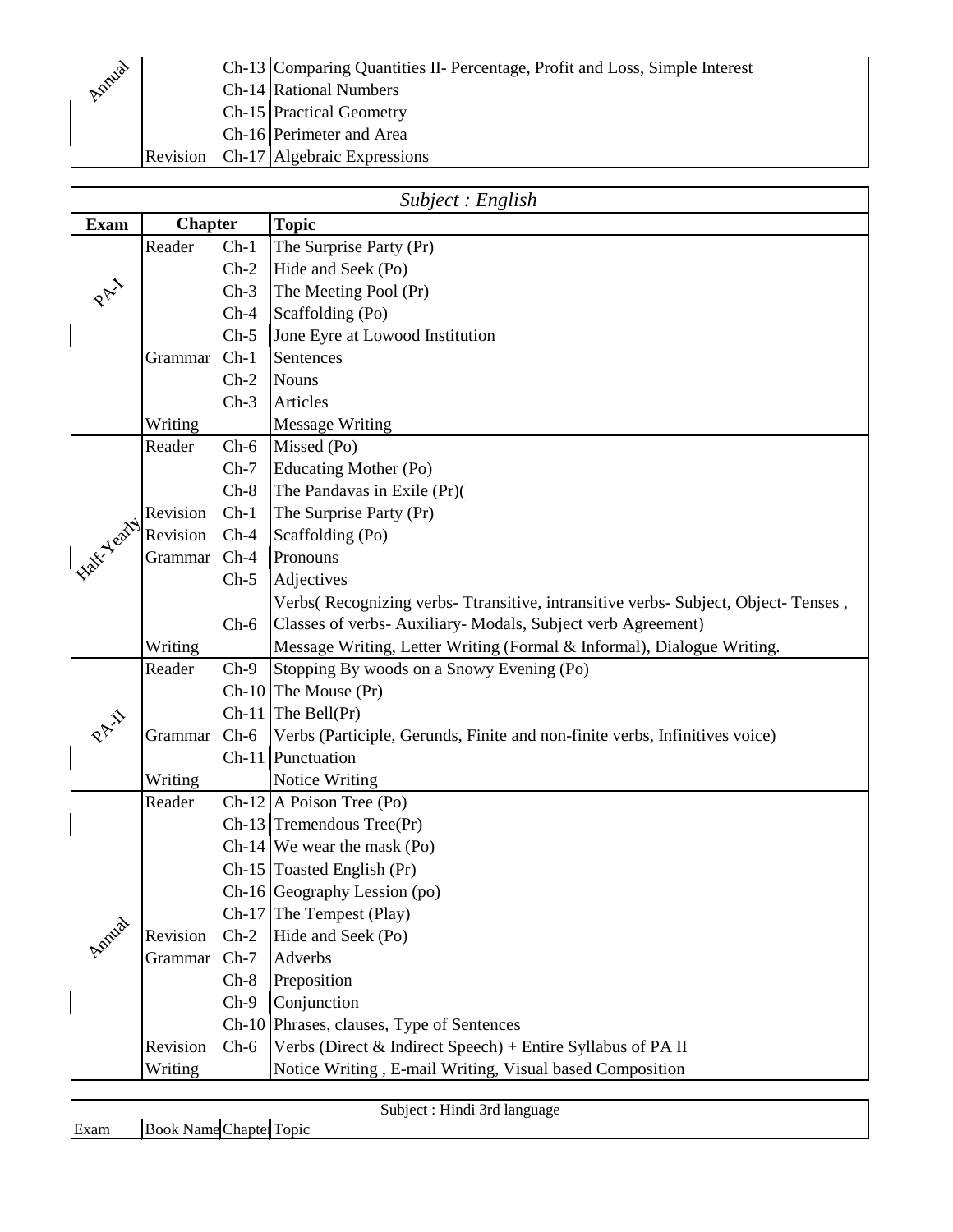|                    | Pankuri |                           |                                   |
|--------------------|---------|---------------------------|-----------------------------------|
|                    | (Text)  | $Ch-1$                    | Utho Sabere (Kabita)              |
|                    |         | $Ch-2$                    | Nasamaj Harry (Kahani)            |
|                    |         | $Ch-3$                    | Chiti Ne Sikhaya Gur (Kahani)     |
| PA-I               | Garima  |                           |                                   |
|                    | (Gram)  | $Ch-1$                    | Hamari Bhasha                     |
|                    |         | $Ch-2$                    | Barno Ka Gyan                     |
|                    |         | $Ch-3$                    | Matra Aur Sabd                    |
|                    |         |                           | Paragraph Writing                 |
|                    | Pankuri |                           |                                   |
|                    | (Text)  | $Ch-5$                    | Dubli Billi (Kahani)              |
|                    |         | $Ch-6$                    | Totta Ki Sikh (Kabita)            |
|                    |         | $Ch-8$                    | Alash Aur Parishram Karo (Kahani) |
| Half-Yearly Garima |         |                           |                                   |
|                    | (Gram)  | $Ch-4$                    | Sentence (Bakya)                  |
|                    |         | $Ch-5$                    | Nam Waale Sabd (Noun)             |
|                    |         | $Ch-6$                    | Genger (Linga)                    |
|                    |         |                           | Essay-writing                     |
|                    | Pankuri | $\overline{\text{Ch-}10}$ | Dosto ki Salahe (Kahani)          |
|                    |         | $Ch-11$                   | Hamare Tewar (Kabita)             |
|                    |         | $Ch-12$                   | Khargos Aur Hathi (Kahani)        |
| PA-II              | Garima  |                           |                                   |
|                    | (Gram)  | $Ch-7$                    | Bachan (Number)                   |
|                    |         | $Ch-8$                    | Sarbanam (Pronoun)                |
|                    |         |                           | Paragraph Writing                 |
|                    | Pankuri | $Ch-13$                   | Lomri Bhagi Dum Dabakar (Kahani)  |
|                    |         |                           | Ch-14 Lalach Ki Kimat (Kahani)    |
|                    |         |                           | Ch-11 (Hamare Tewar (Kabita)      |
| Annual             | Garima  |                           |                                   |
|                    | (Gram)  | $Ch-9$                    | Bisheshan (Adjective)             |
|                    |         | $Ch-10$                   | Kriya (Verb)                      |
|                    |         | $Ch-11$                   | Bilom Sabd (Oposite Word)         |
|                    |         |                           | Ch-15 Story Writing               |

|                        |                    | Subject : Bengali 3rd Language |
|------------------------|--------------------|--------------------------------|
| <b>Exam</b>            | <b>Chapter</b>     | <b>Topic</b>                   |
|                        | Katha Mul Ch-1     | Prarthona                      |
|                        | $Ch-2$             | Abdul Majhir Golpo             |
|                        | $Ch-3$             | Mayer Deoa                     |
| PAY                    | Vasha MulCh-1      | Bhasha o Byakoron              |
|                        | $Ch-2$             | Dhoni o Borno                  |
|                        | $Ch-3$             | Shobdo o pod Bakhyo            |
|                        | Writing            | Paragraph Writig               |
|                        | Katha Mul Ch-4     | Brikhya Sishu                  |
|                        | $Ch-7$             | Gach-Gachale                   |
|                        | $Ch-8$             | Tpobon                         |
|                        | $Ch-9$             | Bangladesh                     |
| <b>4-22-23-4-02-24</b> | Revision<br>$Ch-1$ | Prarthona                      |
|                        | Vasha MulCh-4      | Pod Porichay                   |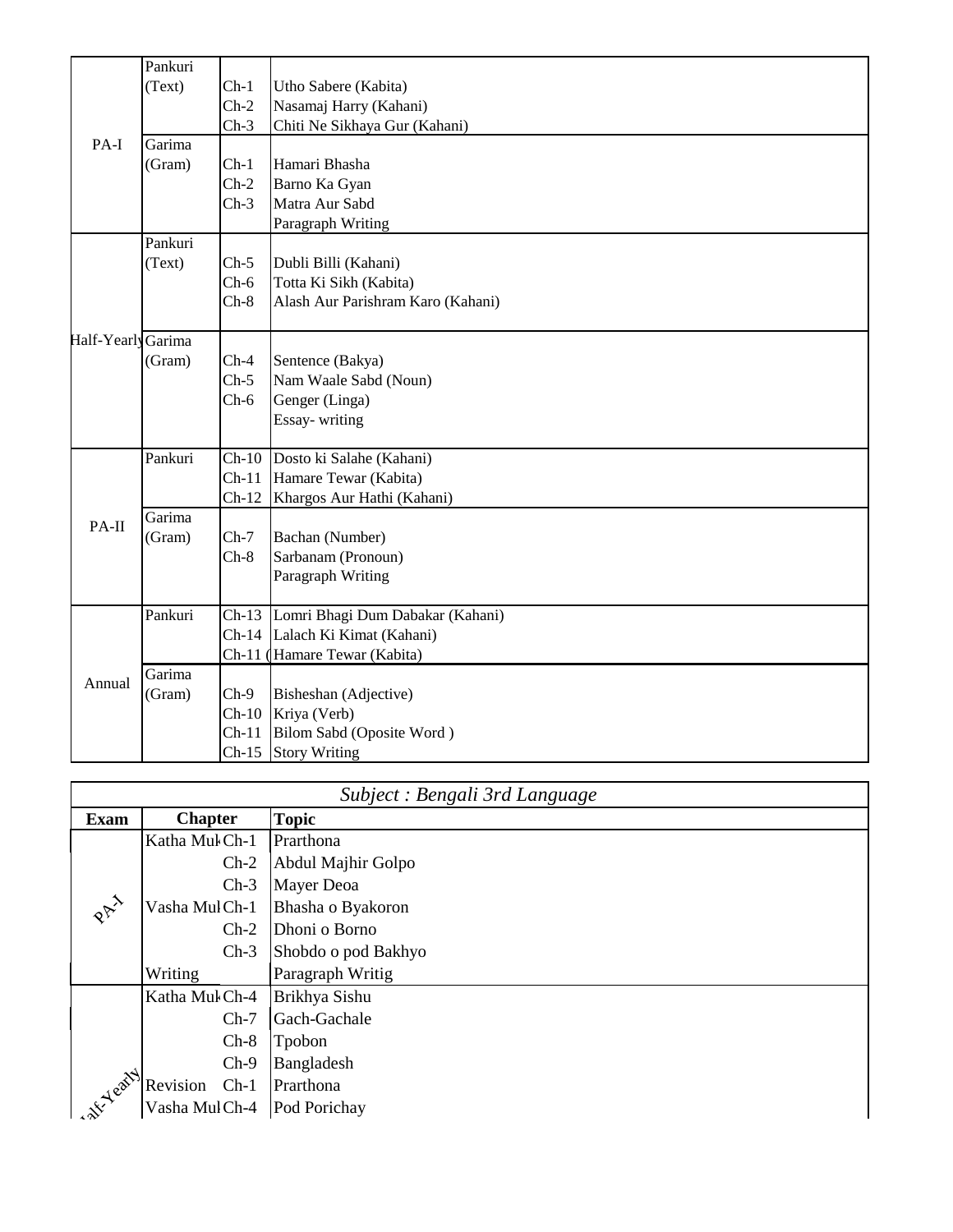| $\mathbb{R}^{\mathsf{v}}$ |                         | $Ch-5$ | Lingo                                         |
|---------------------------|-------------------------|--------|-----------------------------------------------|
|                           |                         | $Ch-6$ | Bochon                                        |
|                           | Revision                | $Ch-2$ | Dhoni o Borno                                 |
|                           | Writing                 |        | Paragraph Writig                              |
|                           | Katha Mul Ch-11 Provati |        |                                               |
|                           |                         |        | Ch-13 Projapati                               |
|                           |                         |        | Ch-14 Tiya Pakhir Budhi                       |
| PAI                       |                         |        | Ch-15 Amader Gram                             |
|                           | Vasha MulCh-7           |        | Pod Poriborton                                |
|                           |                         | $Ch-8$ | <b>Biporit Shabdo</b>                         |
|                           |                         | $Ch-9$ | Shomarthok Shabdo                             |
|                           | Writing                 |        | Paragraph Writing                             |
|                           |                         |        | Katha Muk Ch-16 Biroler Chor Dhora            |
|                           |                         |        | Ch-18 Molla Nasiruddiner Golpo                |
|                           |                         |        | Ch-21 Khati Jinish                            |
|                           |                         |        | Ch-22 Eyshor Putro Jishu                      |
|                           | Revision                | $Ch-2$ | Abdul Majhir Golpo                            |
|                           | Revision Ch-4           |        | Brikhya Sishu                                 |
| Annial                    | Revision                |        | Entire PA-II Syllabus                         |
|                           |                         |        | Vasha MulCh-10 Samocharito Virnnarthok Shabdo |
|                           |                         |        | Ch-11 Suddho Banan                            |
|                           | Revision                | $Ch-3$ | Shobdo o pod Bakhyo                           |
|                           | Revision                | $Ch-5$ | Lingo                                         |
|                           | Revision                | $Ch-6$ | Bochon                                        |
|                           | Revision                |        | Entire PA-II Syllabus                         |
|                           | Writing                 |        | Paragraph Writing                             |

| Subject : Hindi 2nd language |                                          |        |                                         |  |
|------------------------------|------------------------------------------|--------|-----------------------------------------|--|
| <b>Exam</b>                  | <b>Book Name</b> Chaptel<br><b>Topic</b> |        |                                         |  |
|                              | Pankuri                                  | $Ch-1$ | Itne Uche Utho                          |  |
|                              | (Text)                                   | $Ch-2$ | Aakhir Kitni Zameen                     |  |
|                              |                                          | $Ch-3$ | Safatta Ka Rahasya                      |  |
| PAY                          | Garima                                   | $Ch-1$ | Language Script and Grammar             |  |
|                              | (Gram)                                   | $Ch-2$ | Orthography                             |  |
|                              |                                          | $Ch-3$ | Morphology                              |  |
|                              |                                          |        | <b>Report Writing</b>                   |  |
| 1 Frakt Yeary /              |                                          | $Ch-4$ | Eshe Fashon Kahenge Ya Risak            |  |
|                              | Pankuri<br>(Text)                        | $Ch-5$ | Rang Jati Ek Ritee                      |  |
|                              |                                          | $Ch-6$ | Premchand Ke Fate Jutee                 |  |
|                              |                                          | $Ch-7$ | Aparajita                               |  |
|                              |                                          | $Ch-8$ | Mun Ki Roshni                           |  |
|                              |                                          |        | Ch-1 (The Uche Utho                     |  |
|                              |                                          | $Ch-4$ | Word                                    |  |
|                              |                                          | $Ch-5$ | Noun                                    |  |
|                              | Garima                                   | $Ch-6$ | Gender                                  |  |
|                              | (Gram)                                   | $Ch-7$ | Number                                  |  |
|                              |                                          |        | Ch-17 Prefix and Suffix                 |  |
|                              |                                          |        | <b>Essay Writing and letter Writing</b> |  |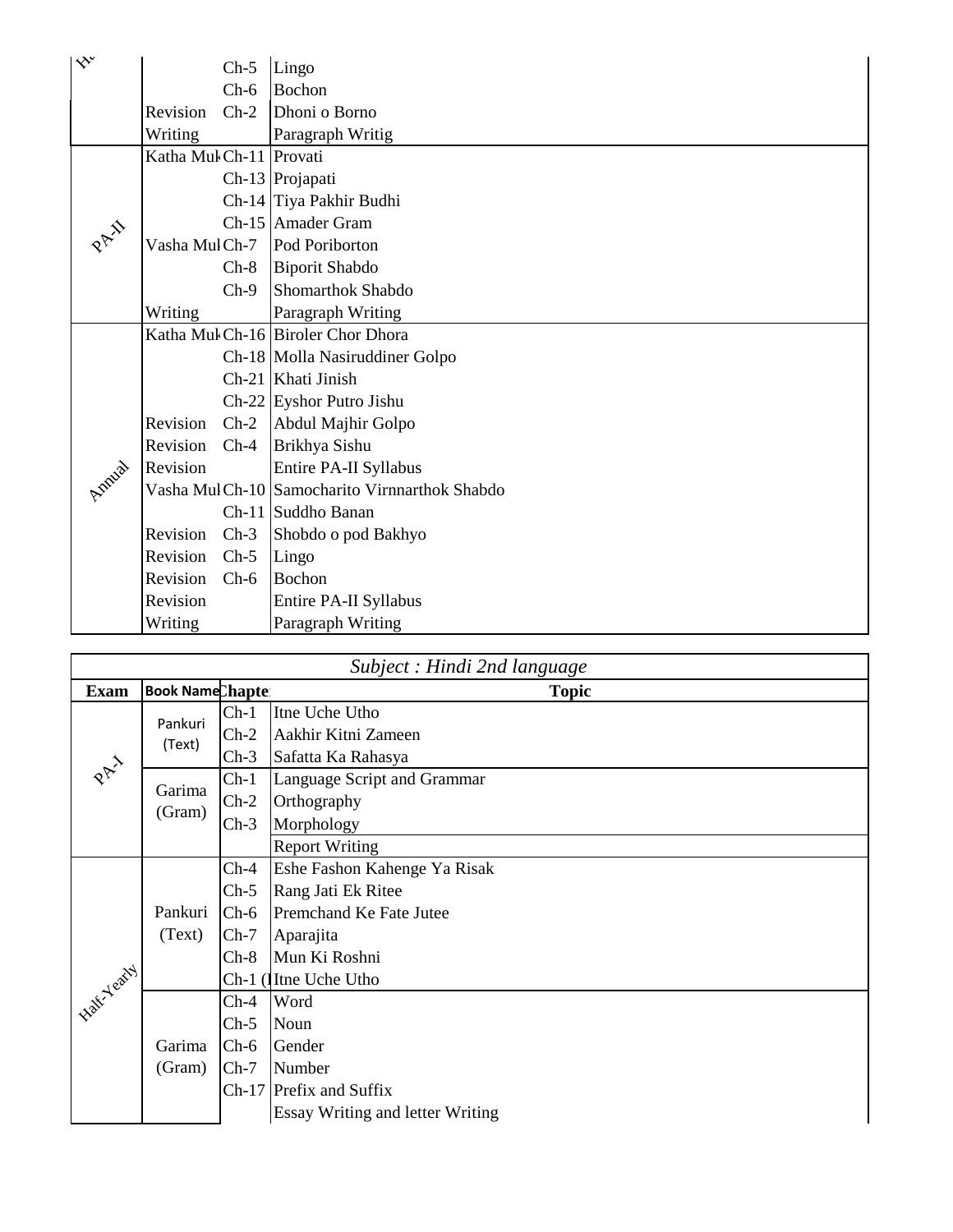|        | Pankuri          | $Ch-9$        | Chiria Bani Alarm Ghari         |
|--------|------------------|---------------|---------------------------------|
|        |                  |               | Ch-10 Hira Moti                 |
|        |                  |               | Ch-11 Veeron Ka Kaisa Ho vasant |
| PAI    |                  | $Ch-8$        | Case                            |
|        | Garima           | $Ch-9$        | Pronoun                         |
|        | (Gram)           |               | Ch-10 Adjective                 |
|        |                  |               | Dialogue Writing                |
|        | Pankuri          | $Ch-12$       | Train Kaho Ya Rail Gadi         |
|        |                  | $Ch-13$       | Kunti Putra                     |
|        |                  |               | Ch-14 Sooraj Aur Pawan Se Urja  |
|        |                  | $Ch-15$       | Baadh Ka Beta                   |
|        |                  |               | Ch-16 Apna Desh Mahan           |
| Amilal | Garima<br>(Gram) | $Ch-12$ Tense |                                 |
|        |                  | $Ch-13$       | Indeclimable Word               |
|        |                  | $Ch-16$       | Vocabulary                      |
|        |                  | $Ch-19$       | Compound                        |
|        |                  | $Ch-21$       | Idioms and Proverbs             |
|        |                  |               | Picture Description             |
|        |                  |               | <b>Story Writing</b>            |

| Subject : General knowledge |                |              |                                                  |  |
|-----------------------------|----------------|--------------|--------------------------------------------------|--|
| <b>Exam</b>                 | <b>Chapter</b> |              | <b>Topic</b>                                     |  |
|                             | a.             |              | Unit I Universe                                  |  |
|                             | b.             |              | Unit INTourism in India                          |  |
|                             | c.             |              | Unit V India - A POT POURRI                      |  |
|                             |                |              |                                                  |  |
|                             | a.             |              | Unit II Animal kingdom                           |  |
|                             | b.             |              | Unit II Plant Kingdom                            |  |
|                             |                |              | Unit V India Arts, literature and entertainment  |  |
| I rate vary c.              |                |              | Unit V India independence and Social reformation |  |
|                             | Revision       |              | Unit I Universe                                  |  |
|                             | Revision       |              | Unit INTourism in India                          |  |
|                             | a.             |              | Unit VEnglish language                           |  |
|                             | b.             | Unit IXFood  |                                                  |  |
|                             |                |              | Unit X Early Man                                 |  |
|                             |                |              |                                                  |  |
|                             |                |              |                                                  |  |
|                             | a.             |              | Unit X Science and Technology                    |  |
|                             | b.             |              | Unit X Geograph                                  |  |
|                             | $\mathbf{c}$ . |              | Unit X Mythology                                 |  |
|                             | d.             | Unit X World |                                                  |  |
|                             | e.             |              | Unit X Knowledge Trivia                          |  |
|                             | Revision       |              | Unit V India Arts, literature and entertainment  |  |
|                             | Revision       |              | Unit V India independence and Social reformation |  |

| Subject : Bengali 2nd language |                                                           |              |  |  |  |
|--------------------------------|-----------------------------------------------------------|--------------|--|--|--|
| <b>Exam</b>                    | <b>Book Name Chapte</b>                                   | <b>Topic</b> |  |  |  |
|                                | $\vert_{\kappa_{\text{other}}}\vert$ Ch-2   Manusi Debota |              |  |  |  |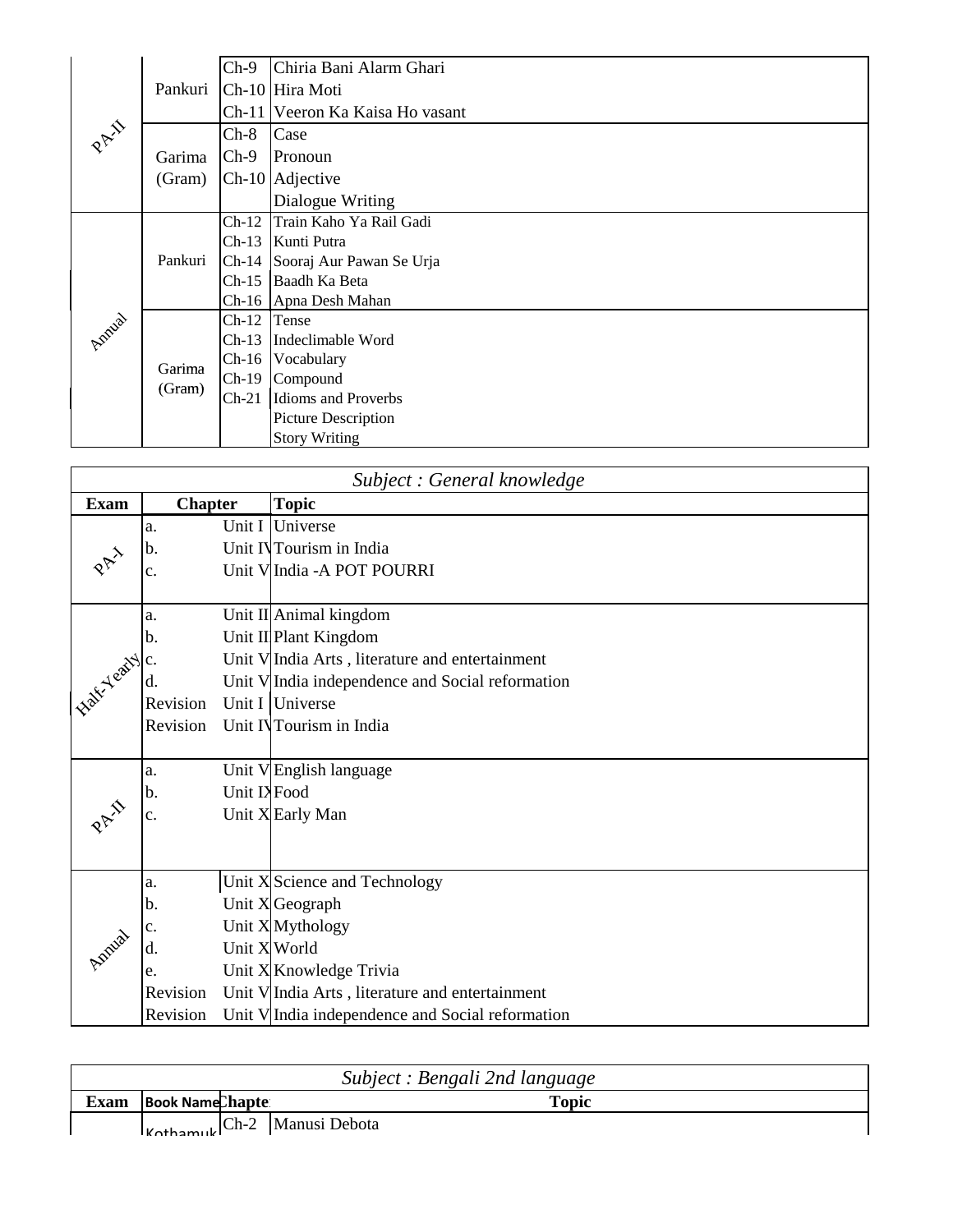|                | <b>NULLIQIIIUN</b>           | $Ch-3$ | Cheledhora                                          |
|----------------|------------------------------|--------|-----------------------------------------------------|
| PAY            | ul<br>(Text)                 |        | Ch-15 Vidyasagor                                    |
|                |                              |        | Ch-16 Polasir ronokhetro                            |
|                | Vasamuk Ch-2<br>ul<br>(Gram) | $Ch-1$ | Purnango banjondhoni                                |
|                |                              |        | Nottobidhan O Sottobidhan                           |
|                |                              | $Ch-3$ | Bakker shadaron gothon o srenibivag                 |
|                |                              | $Ch-4$ | Karok bivokti anusargo                              |
|                |                              |        | Paragraph Writing                                   |
|                | Kothamuk<br>ul               | $Ch-5$ | Meybarer juddho                                     |
|                |                              | $Ch-6$ | Agnideber sojja                                     |
|                |                              | $Ch-8$ | Sri Sri Ramkrishnodeb                               |
|                | (Text)                       |        | Ch-17 Dhulamandir                                   |
|                |                              |        | Ch-18 Amar desh                                     |
| - Falk-Yeary ! |                              |        | Ch-3 (RCheledhora                                   |
|                |                              | $Ch-5$ | Sobdorup                                            |
|                | Vasamuk                      | $Ch-6$ | Bishesyo sorbonam o bisesoner srenibivag            |
|                | ul                           | $Ch-7$ | <b>Bisesone</b> tarottomyo                          |
|                | (Gram)                       | $Ch-8$ | Sonkhabachok o puronbachok sobdo                    |
|                |                              |        | Ch-4 (Karok bivokti anusargo                        |
|                |                              |        | Paragraph Writing , Letter writing                  |
|                |                              | $Ch-9$ | Atar payesh                                         |
|                | Kothamuku                    |        | Ch-10 Lausener golpo                                |
|                |                              |        | Ch-19 Tora sob joyodhoni kor                        |
| PAI            |                              |        | Ch-21 Banglar mukh                                  |
|                |                              |        | Ch-10 Aboy pod srenibivag                           |
|                | ul                           |        | Vasamuk Ch-11 Pod poriborton<br>Ch-12 Biporit sabdo |
|                | (Gram)                       |        | Paragraph Writing                                   |
|                |                              |        |                                                     |
|                |                              |        | Ch-12 Birsamunda                                    |
|                |                              |        | Ch-23 Ekushe ain                                    |
|                |                              |        | Ch-24 Charpotro                                     |
|                | Kothamuku                    |        |                                                     |
| Amus           |                              |        | Ch-8 (FSri Sri Ramkrishnodeb                        |
|                |                              |        | Ch-21 (Banglar mukh                                 |
|                |                              |        |                                                     |
|                |                              |        | Ch-13 Ak kothai prokash                             |
|                |                              |        | Ch-14 Somochharito vinnarthok sobdo                 |
|                |                              |        | Vasamuk   Ch-11   Pod poriborton                    |
|                | ul                           |        | Ch-12 Biporit sabdo                                 |
|                | (Gram)                       |        | Sonlap                                              |
|                |                              |        | Paragraph Writing                                   |
|                |                              |        | Letter writing                                      |